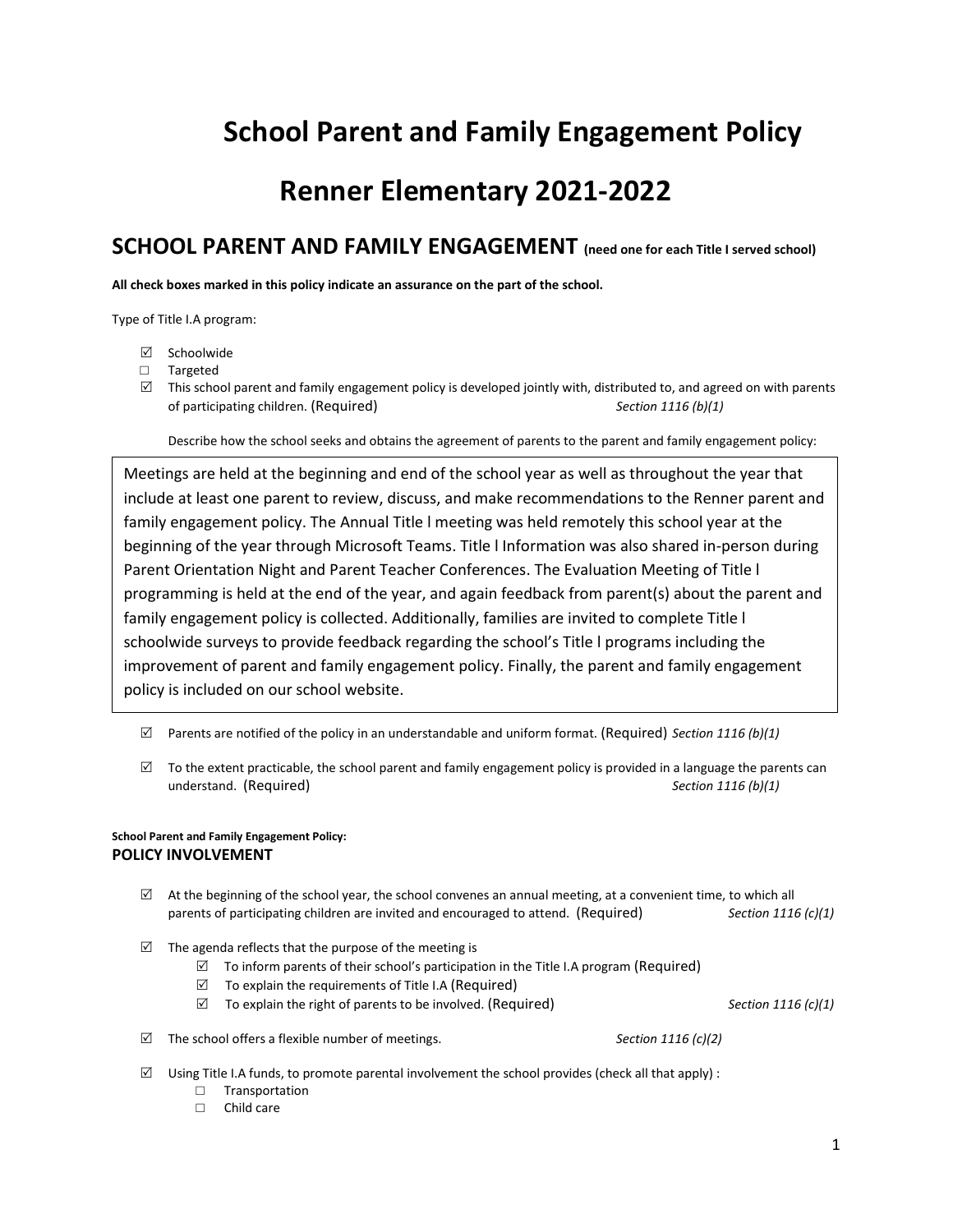- □ Home visits
- Funds will not be utilized for these purposes *Section 1116 (c)(2)*

#### **POLICY INVOLVEMENT (continued)**

The school involves parents in an organized, ongoing, and timely way:

 $\boxtimes$  In the planning, review, and improvement of the Title I.A program and/or Schoolwide program plan in the school. (Required)

*Section 1116 (c)(3)*

Describe how parents are involved in the planning, review, and improvement of the Title I.A program and/or Schoolwide program plan in the school:

Parents are invited to and attend virtual meetings throughout the academic school year where they are involved in the planning, review, and the improvement of the Title 1 program plan. All parents are also given a survey (accessible online and in paper form) to give their thoughts and feedback regarding the program plan. Title l Information is also shared in-person during Parent Orientation Night and Parent Teacher Conferences. The Evaluation Meeting of Title l programming is held at the end of the year, and again feedback from parent(s) about the parent and family engagement policy is collected. Finally, the parent and family engagement policy is included on our school website.

 $\boxtimes$  In the planning, review, and improvement of the school parent and family engagement policy. (Required) *Section 1116 (c)(3)*

Describe how parents are involved in the planning, review, and improvement of the school parent and family engagement policy:

Parents are invited to and attend virtual meetings where they are involved in the planning, review, and improvement of the school parent and family engagement policy.

The school provides parents of participating children:

 $\boxtimes$  Timely information about the Title I.A programs. (Required)

*Section 1116 (c)(4)(A)*

Describe plans to provide information about the Title I.A programs:

The Annual Title l meeting was held virtually at the beginning of the school year. The invitation and link to the Annual Title l meeting was shared with families in the weekly family newsletter for parents and families. All parents are invited and encouraged to attend. The agenda reflects that the purpose of the meeting is to inform parents of the school's participation in the Title l program, explain the requirements of Title l, and provide links to Title l documents including the right of parents to be involved, parents right to know, school-parent compact, parent-family involvement policy and plan, Renner Title l information presentation, complaint procedures, BSIP, and parent notifications. Additionally, this information can be found on the school website at any time. Title l Information was also shared in-person during Parent Orientation Night and Parent Teacher Conferences giving families opportunities to share feedback and ask questions.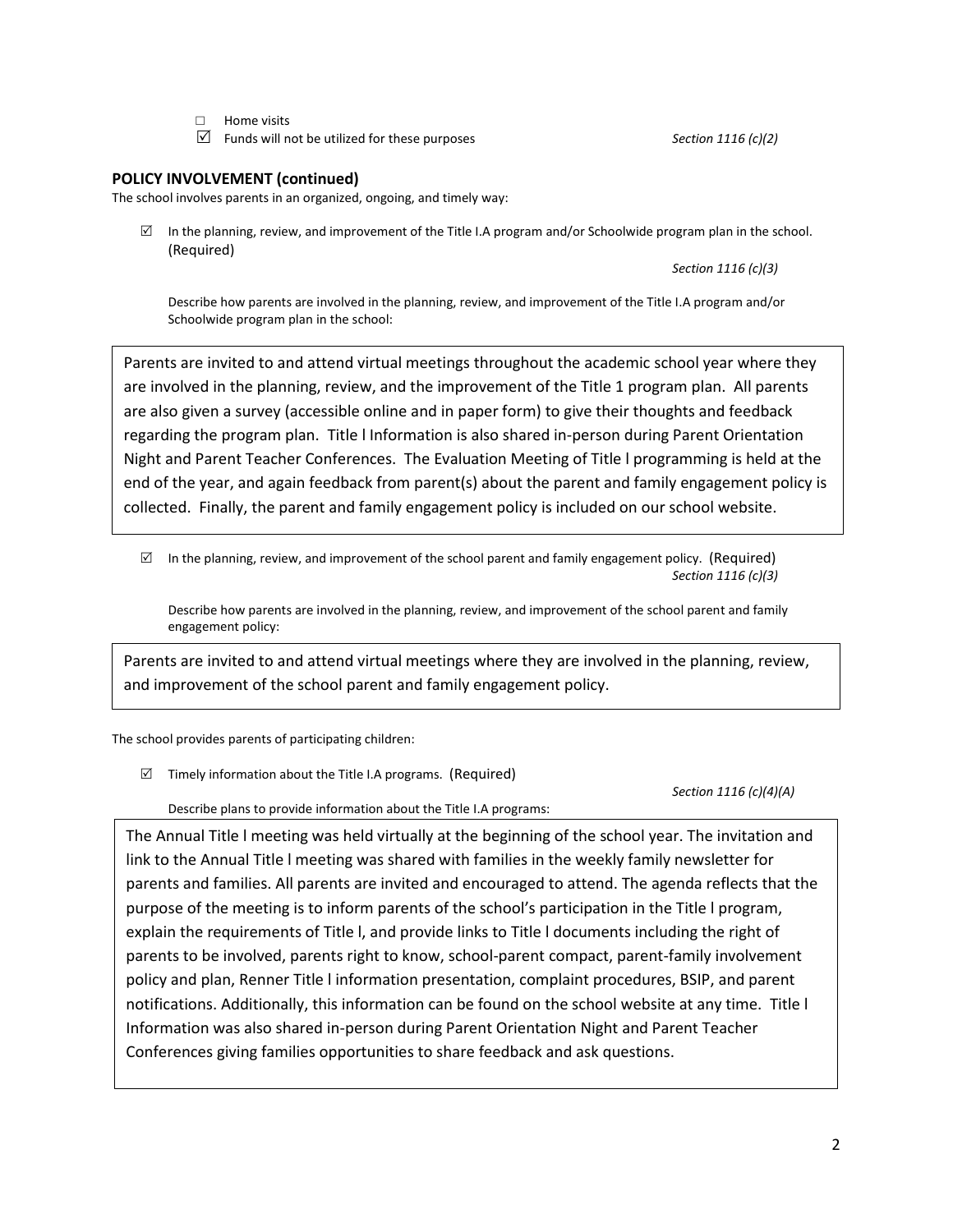$\boxtimes$  A description and explanation of the curriculum in use at the school, the forms of academic assessments that are used to measure progress, and the achievement levels of the MAP assessment. (Required)

*Section 1116 (c)(4)(B)*

Describe methods and plans to provide a description and explanation of the curriculum, academic assessments, and MAP achievement levels:

Explanation of the curriculum, academic assessments that measure progress including NWEA assessments, and MAP achievement level information are given through classroom presentations and newsletters, school presentations and newsletters, and the school's website as well as the district's website.

- $\boxtimes$  Opportunities, as appropriate, to participate in decisions relating to the education of their children. (Required) *Section 1116 (c)(4)(C)*
- $\boxtimes$  Responses to their suggestions as soon as possible. (Required)

*Section 1116 (c)(4)(C)*

3

#### **School Parent and Family Engagement Policy: SHARED RESPONSIBILITY FOR HIGH STUDENT ACHIEVEMENT**

#### **School-Parent Compact (Need one for each Title I Served Building)**

The School-Parent Compact outlines how parents, the entire school staff, and students will share the responsibility for improved student academic achievement and the means by which the school and parents will build and develop a partnership to help children achieve the State's high standards. *Section 1116 (d)*

 $\boxtimes$  The school jointly develops with parents of Title I.A served children the school-parent compact. (Required)

The school-parent compact:

#### Parent Involvement:

- 1. Spend time with my child on schoolwork:
	- Talking about class activities and new learning
- Checking work for neatness, correctness, completeness
	- Reviewing for quizzes and tests **Section 1116 (d)**
	- Practicing spelling/vocabulary words; math facts
	- Reading to my child
- 2. Set aside a quiet time for my child to finish schoolwork and to read with some supervision and help
- 3. Limit the amount of time my child spends watching TV and playing video games
- 4. Be sure my child is always at school and arrives on time every day
- 5. Care for the physical needs of my child by:
	- Gets eight (8) or more hours of sleep
	- Eats healthy foods
	- Plays or exercises outdoors
	- Is in good physical health
- 6. Communicate with my child's teachers by:
	- Attending conferences
	- Checking and signing plan book or homework folder
	- Signing and returning permission forms; progress reports; report cards, teachers notes
- 7. Attend school activities; volunteer in the classroom; encourage my child to regularly use the library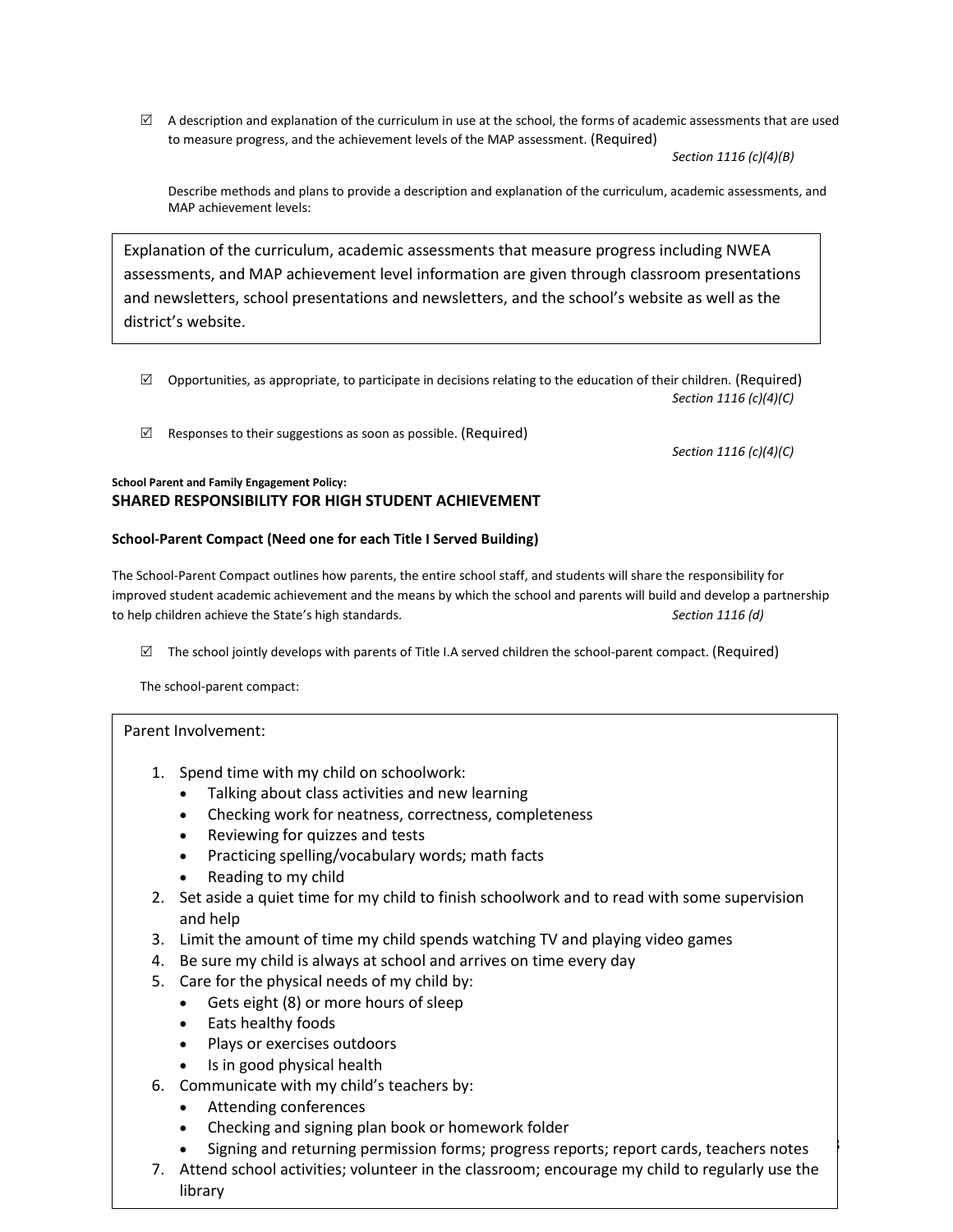$\boxtimes$  Describes the school's responsibility to provide high-quality curriculum and instruction in a supportive and effective learning environment. (Required) Section 1116 (d)(1)

#### Teacher Involvement:

- 1. Provide extra communication to parents/guardian
	- Telephone calls
	- e-mail
	- Written notes
	- Progress reports
	- Title I Parent nights
- 2. Regularly ask the students about his or her academic progress and set goals
- 3. Provide additional help in class
- 4. Provide a quality curriculum
- 5. Provide an effective learning environment
- 6. Collaborate with other teachers for ideas and assistance
- 7. Implement reading support plans
- $\boxtimes$  Addresses the importance of communication between teachers and parents on an ongoing basis through, at a minimum:
	- $\boxtimes$  Conducting parent-teacher conferences at least annually, during which the compact shall be discussed (required for elementary schools) (Required)
	- $\boxtimes$  Issuing frequent reports to parents on their children's progress (Required)
	- $\boxtimes$  Providing reasonable access to staff, opportunities to volunteer, and observation of classroom activities (Required)
	- Ensuring regular two-way, meaningful communication between family members and school staff, and, to the extent practicable in a language that family members can understand (Required)

*Section 1116 (d)(2)(A) (B),(C),(D)*

#### **School Parent and Family Engagement Policy: BUILDING CAPACITY FOR INVOLVEMENT**

To ensure effective involvement of parents and to support a partnership among the school, parents, and the community to improve student academic achievement, the school:

 $\boxtimes$  Provides assistance to parents, as appropriate, in understanding (Required)

the Missouri Learning Standards, and the Missouri Learning Standards, and the Missouri Learning Standards, and Parent Orientation is held during the beginning of each year where parents are invited and encouraged to attend to learn about the Missouri Learning Standards, the Missouri Assessment Program, district and local assessments including NWEA assessments, the Park Hill curriculum, assistance with how to monitor their child's progress, and the Teachers/Students/Parents/School *Section 1116 (e)(1)* Compact. Additionally, electronic and hardcopy information is sent to parents, as appropriate to Les parties to participate: Additionally, creationic and narracely information is sent to parents, as appropriate website and the district's website.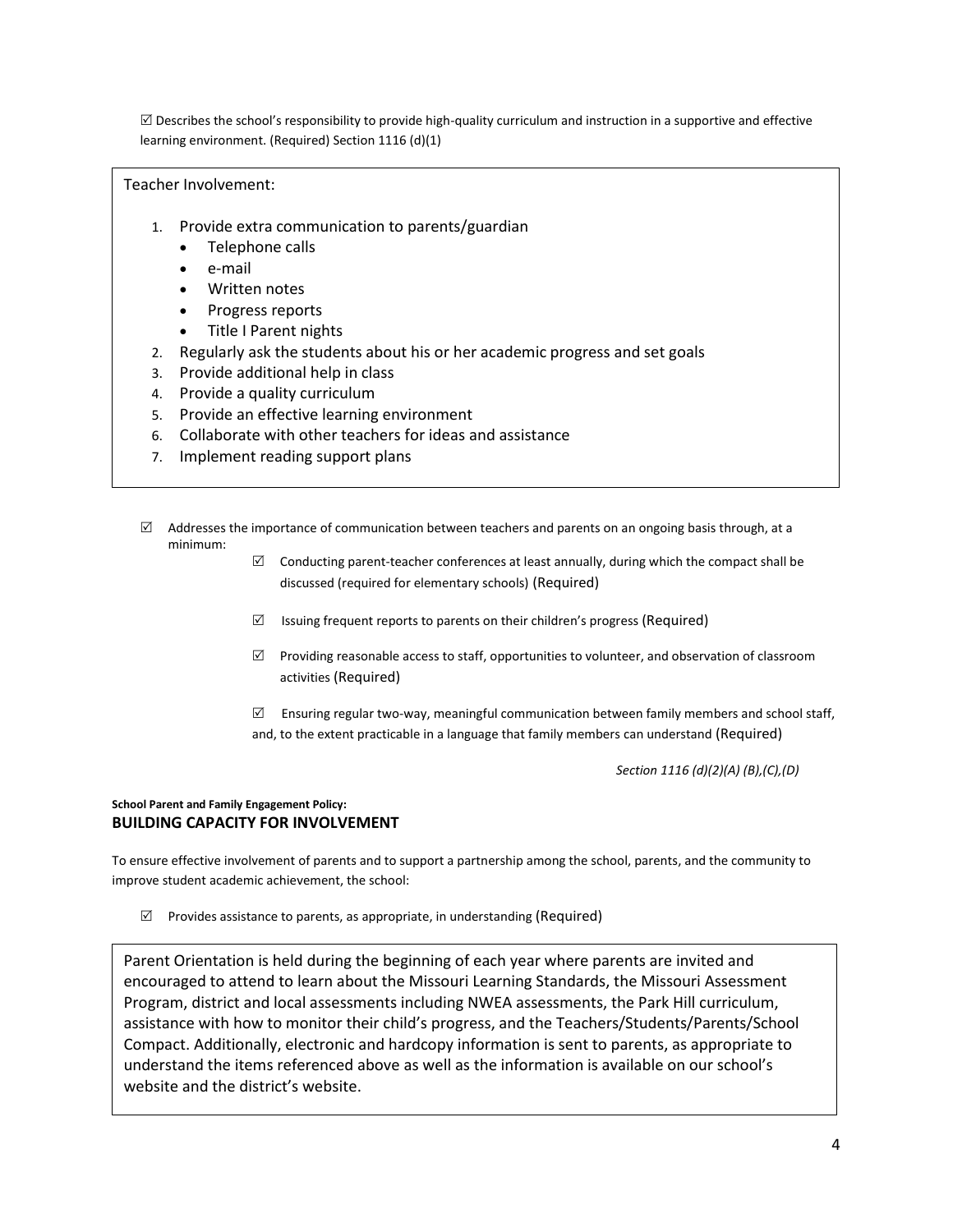$\boxtimes$  Provides materials and training to help parents work with their children to improve achievement. (Required) *Section 1116 (e)(2)* Describe plans to provide materials and training:

Materials and training will be available to parents through Renner's website as well as during events held throughout the school year to let parents know that as equal partners and by working together, we will maximize the learning potential of their child. At these meetings, from other forms of communication, and using survey data, the school employs recommendations to provide educational resources and trainings to parents/families to use to help their children be successful.

 $\boxtimes$  Educates teachers, specialized instructional support personnel, principals, and other school leaders, and other staff, with the assistance of parents, in the value and utility of contributions of parents, and in how to reach out to, communicate with, and work with parents as equal partners, implement and coordinate parent programs, and build ties between parents and the school. (Required) *Section 1116 (e)(3)*

Describe plans to educate school personnel regarding working with parents:

We discuss ways to involve parents and increase family engagement monthly during our monthly BSIP MTSS Meetings and then share out with the rest of the staff and get their feedback as well.

To ensure effective involvement of parents and to support a partnership among the school, parents, and the community to improve student academic achievement, the school:

 $\boxtimes$  To the extent feasible and appropriate, coordinates and integrates parent involvement programs and activities with other Federal, State, and local programs, including public preschool programs, and conducts other activities, such as parent resource centers, that encourage and support parents in more fully participating in the education of their children. (Required) *Section 1116 (e)(4)*

Describe plans to coordinate and integrate:

The school will help coordinate and inform parents of district- and school-provided activities that will educate parents regarding the intellectual and developmental needs of their children. This will include promoting cooperation between the district and other agencies or school/community groups (such as parent-teacher groups, Head Start, Parents as Teachers, etc.).

 $\boxtimes$  Provides reasonable support for parental involvement activities under this section as parents may request. (Required)

*Section 1116 (e)(14)*

 $\boxtimes$  Ensures that information related to school and parent programs, meetings, and other activities is sent to the parents of participating children in a format and, to the extent practicable, in a language the parents can understand. (Required) *Section 1116 (e)(5)*